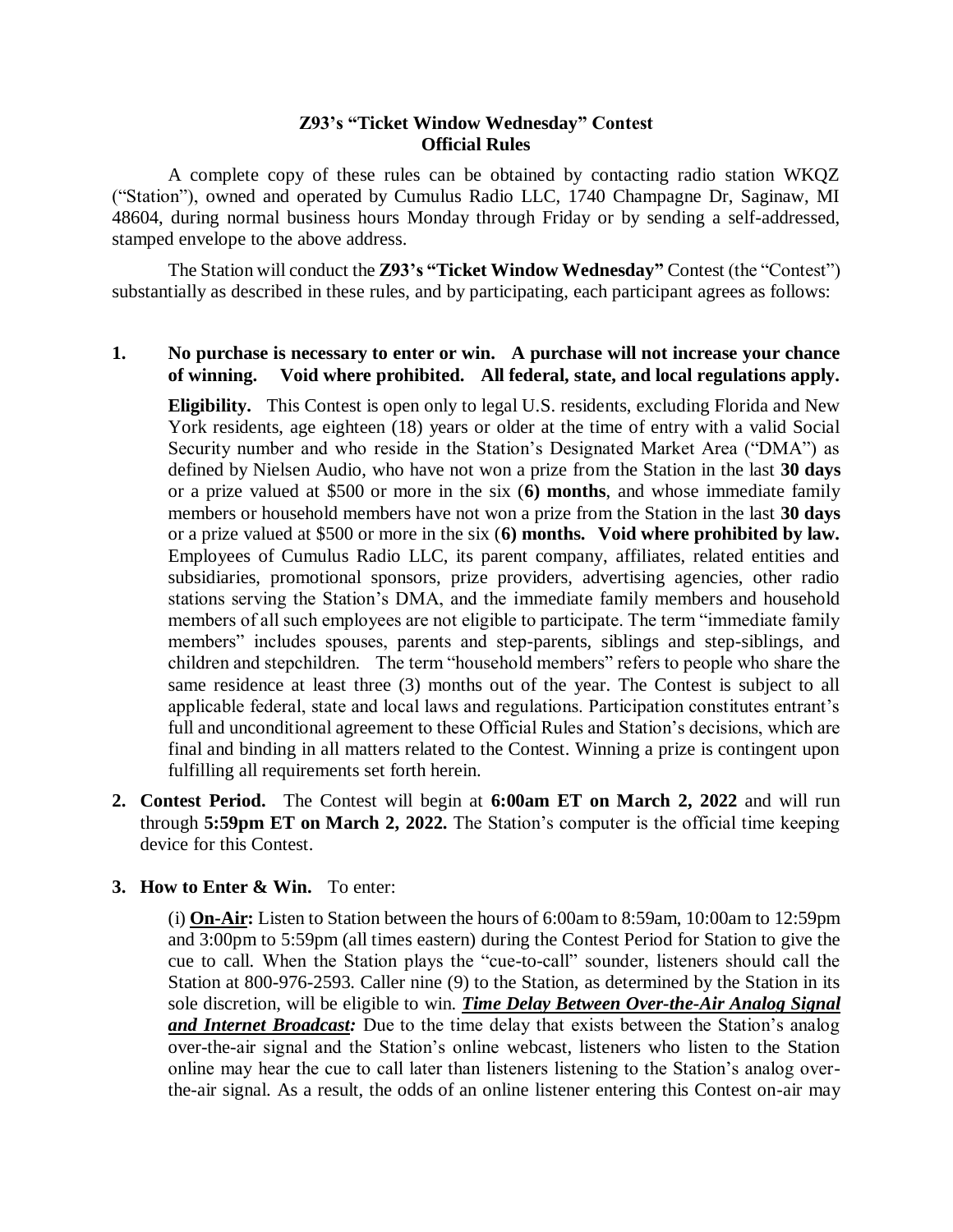be diminished. The winning entrant will be notified at the time of the call and may be contacted using the email address and/or telephone number provided with the entry and may be awarded the prize. Station's decisions as to the administration and operation of the Contest and the selection of the potential winner are final and binding in all matters related to the Contest. Failure to claim the prize within thirty (30) days of winning will result in disqualification and forfeiture of the prize.

- **4. Verification of Potential Winner.** THE ELIGIBILITY OF ALL POTENTIAL CONTEST WINNERS IS SUBJECT TO VERIFICATION BY STATION WHOSE DECISIONS ARE FINAL AND BINDING IN ALL MATTERS RELATED TO THE CONTEST. The potential winner must continue to comply with all terms and conditions of these Official Rules, and winning is contingent upon fulfilling all requirements. The potential winner may be notified by email and/or telephone call after the date of random drawing and/or winner determination. The potential winner will be required to sign and return to Station, within three (3) days of the date notice is sent, an affidavit of eligibility and a liability/publicity release (except where prohibited) in order to claim his/her prize, if applicable. A winner who returns the affidavit of eligibility and liability/publicity release will be deemed to have accepted the contest prize and thereafter will not be permitted to rescind their acceptance of the prize and/or return the prize. If a potential winner cannot be contacted, fails to sign and return the affidavit of eligibility and/or the liability/publicity release within the required time period (if applicable), or if the prize or prize notification is returned as undeliverable, potential winner forfeits prize. In the event that the potential winner of a prize is disqualified for any reason, Station may award the applicable prize to an alternate winner by random drawing from among all remaining eligible entries.
- **5. Prizes.** Up to five (5) Prizes will be awarded in this Contest. Each Prize is two (2) tickets to Rise Against at Michigan Lottery Amphitheater at Freedom Hill on August 18, 2022. **ARV**  Seventy Nine dollars **(\$79).** Total aggregate ARV of all Prizes awarded in this Contest is Three Hundred Ninety Five Dollars (\$395). Winner is responsible for all taxes associated with prize receipt and/or use. Odds of winning a Prize depend on a number of factors including the number of eligible entries received during the Contest Period and listeners participating at any given time.

There is no substitution, transfer, or cash equivalent for prizes, except that the Station may, at its sole discretion and to the extent permitted by law, substitute prizes of comparable value or cash. The prizes are expressly limited to the item(s) listed above and do not include taxes, gratuities or any other expenses. Any tickets and/or gift certificates/cards awarded as part of a prize will be subject to the terms and conditions set forth by the issuer and are valid only on the date(s) printed on the tickets or gift certificates/cards. Other restrictions may apply.

If winners are unable to use the Prize due to closures related to disease, epidemic, pandemic, quarantine, any acts of government, and/or any reason that is beyond the control of Sponsors, then no substitution shall be provided by Sponsors. Sponsors make no representation or warranty about the safety of redeeming the Prize in light of COVID-19. Any public location where people are present provides an inherent risk of exposure to COVID-19, and Sponsors cannot guarantee that any person will not be exposed during a visit to a public place. By accepting the Prize, winners acknowledge the risk of large group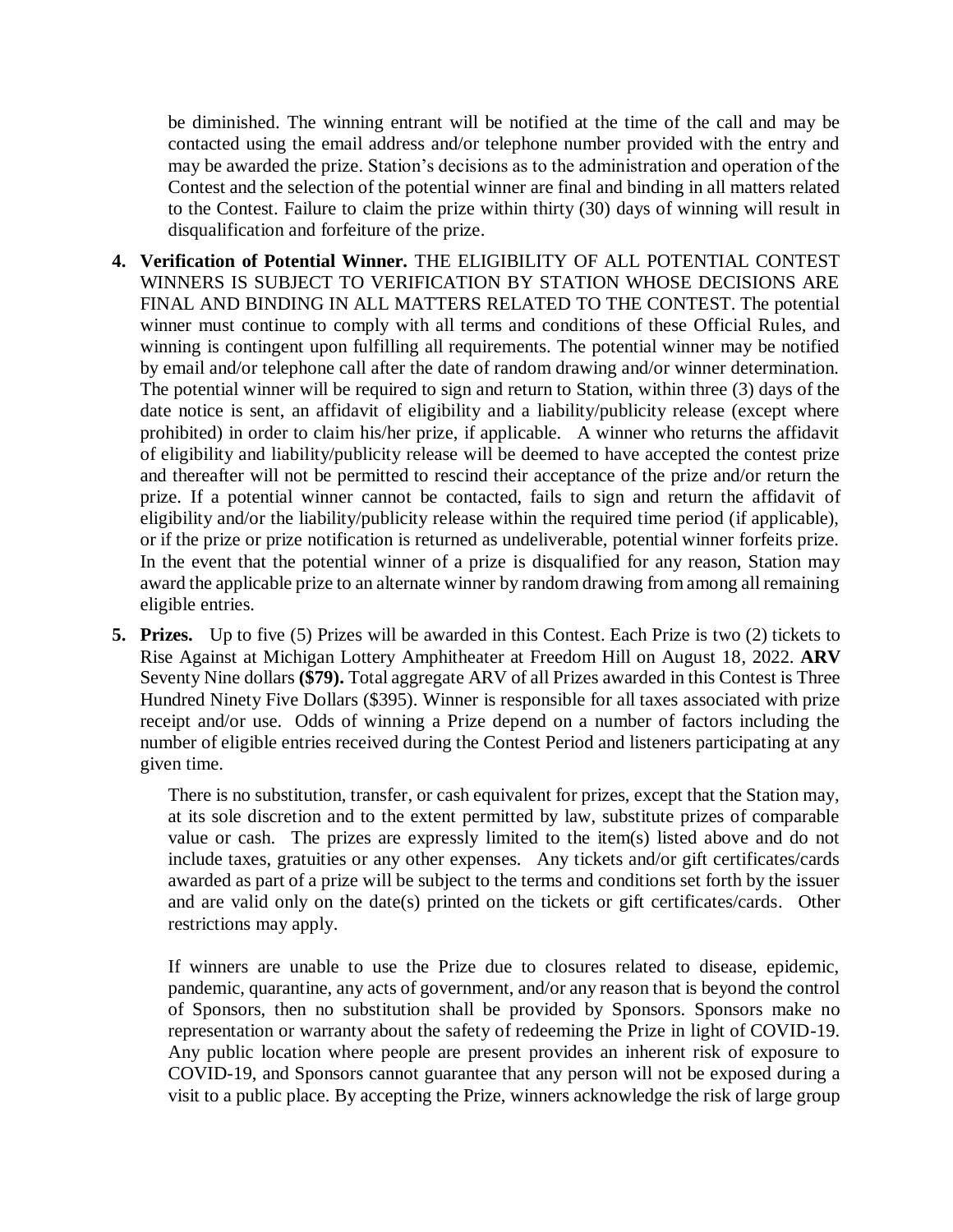gatherings and/or public places and assume all risks of accepting the Prize, redeeming the Prize, and any other the risks associated with redeeming and using the Prize.

**For entry to the prize event(s), each event attendee may be required to show valid proof of vaccination against the COVID-19 virus and/or valid proof of a negative test for the COVID-19 virus within 72 hours (or such other time as the event organizers require) prior to the event(s).**

- **6. Entry Conditions and Release.** By entering, each participant agrees to: (a) comply with and be bound by these Official Rules and the decisions of the Station, which are binding and final in all matters relating to this Contest; (b) release and hold harmless Station, Cumulus Media Inc., and its subsidiaries, related and affiliated companies, participating sponsors, the prize suppliers and any other organizations responsible for sponsoring, fulfilling, administering, advertising or promoting the Contest, and each of their respective past and present officers, directors, employees, agents and representatives (collectively, the "Released Parties") from and against any and all claims, expenses, and liability, including but not limited to negligence and damages of any kind to persons and property, including but not limited to invasion of privacy (under appropriation, intrusion, public disclosure of private facts, false light in the public eye or other legal theory), defamation, slander, libel, violation of right of publicity, infringement of trademark, copyright or other intellectual property rights, property damage, or death or personal injury arising out of or relating to a participant's entry, creation of an entry or submission of an entry, participation in the Contest, acceptance or use or misuse of prize (including any travel or activity related thereto) and/or the broadcast, exploitation or use of entry; and (c) indemnify, defend and hold harmless the Released Parties from and against any and all claims, expenses, and liabilities (including reasonable attorneys' fees) arising out of or relating to an entrant's participation in the Contest and/or entrant's acceptance, use, non-use or misuse of the prize.
- **7. Publicity.** Except where prohibited, participation in the Contest constitutes winner's consent to use by the Station and its agent of winner's name, likeness, photograph, voice, opinions and/or biographical information (including hometown and state) for promotional purposes in any media, worldwide, without further payment or consideration, unless otherwise prohibited by law.
- **8. Taxes.** All State, Local, Federal and/or other taxes, duties, tariffs, title fees, licensing fees, or other fees for prizes awarded become the sole responsibility of the winner. All those who win a prize or prizes valued \$600 or more in any given year will be issued an IRS Form 1099 to report their winnings.
- **9. General Conditions.** Station reserves the right to cancel, suspend and/or modify the Contest, or any part of it, if any fraud, technical failures or any other factor beyond Station's reasonable control impairs the integrity or proper functioning of the Contest, as determined by Station in its sole discretion. Station reserves the right in its sole discretion to disqualify any individual it finds to be tampering with the entry process or the operation of the Contest or to be acting in violation of these Official Rules or acting in an unsportsmanlike or disruptive manner. Any attempt by any person to deliberately undermine the legitimate operation of the Contest may be a violation of criminal and civil law, and, should such an attempt be made, Station reserves the right to seek damages from any such person to the fullest extent permitted by law. Station's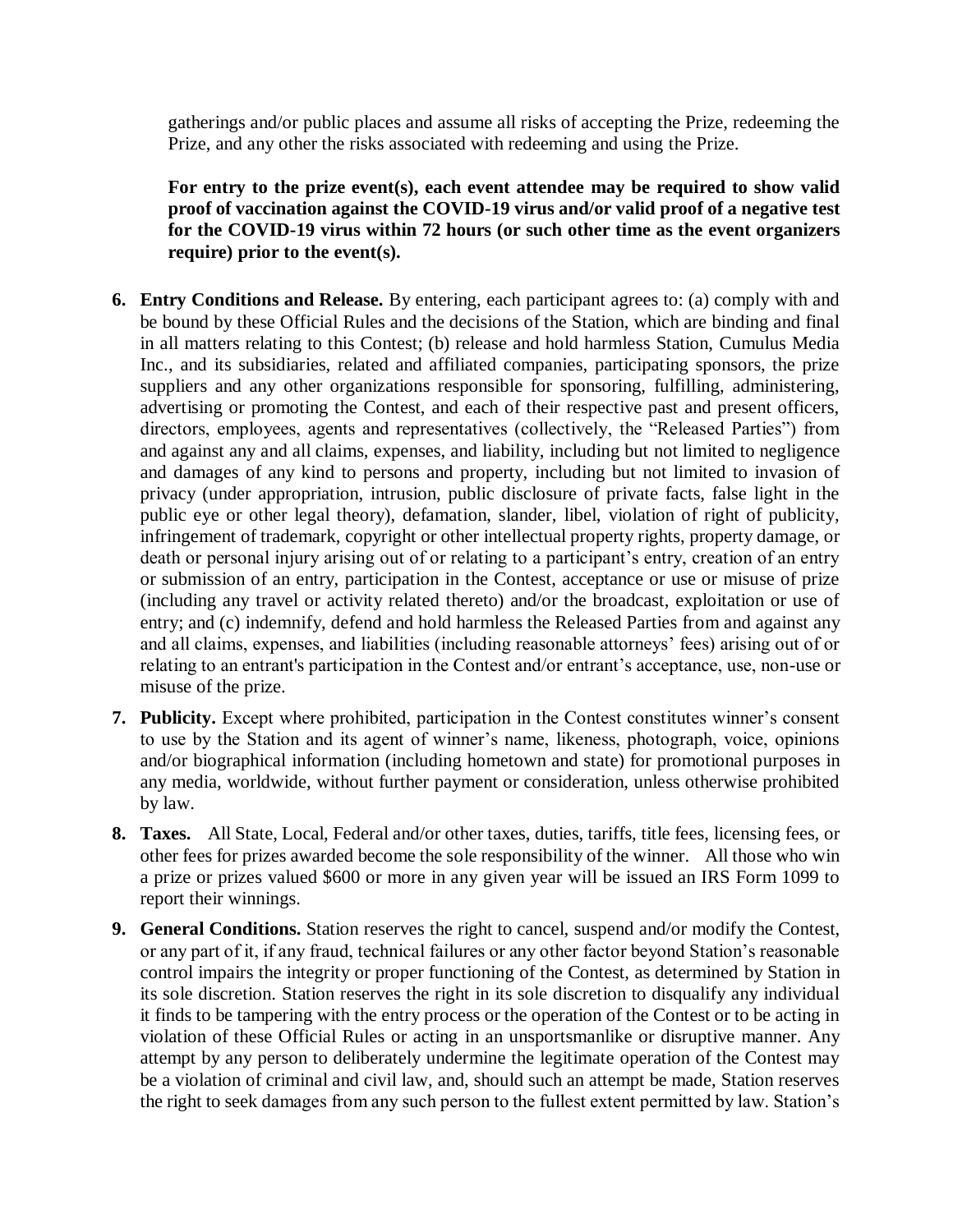failure to enforce any term of these Official Rules shall not constitute a waiver of that provision.

- **10. Limitations of Liability.** The Released Parties are not responsible for: (1) any incorrect or inaccurate information, whether caused by Station, entrants, printing errors or by any of the equipment or programming associated with or utilized in the Contest; (2) technical failures of any kind, including but not limited to malfunctions, interruptions, or disconnections in phone lines or network hardware or software; (3) unauthorized human intervention in any part of the entry process or the Contest; (4) technical or human error which may occur in the administration of the Contest or the processing of entries; or (5) any injury or damage to persons or property which may be caused, directly or indirectly, in whole or in part, from entrant's participation in the Contest or receipt or use, non-use or misuse of any prize. No more than the stated number of prizes will be awarded. In event that a production, technical, programming or other error causes more than stated number of prizes as set forth in these Official Rules to be claimed, Station reserves the right to award only the stated number of prizes by a random drawing among all legitimate, unawarded, eligible prize claims.
- **11. Disputes.** Entrant agrees that: (i) any and all disputes, claims and causes of action arising out of or connected with this Contest, or any prizes awarded, shall be resolved individually, without resort to any form of class action; (ii) any and all disputes, claims and causes of action arising out of or connected with this Contest, or any prizes awarded, shall be resolved exclusively by the United States District Court or the appropriate state court located in the Station's listening area; (iii) any and all claims, judgments and awards shall be limited to actual out-of-pocket costs incurred, including costs associated with entering this Contest, but in no event attorneys' fees; and (iv) under no circumstances will entrant be permitted to obtain awards for, and entrant hereby waives all rights to claim punitive, incidental and consequential damages and any other damages, other than for actual out-of-pocket expenses, and any and all rights to have damages multiplied or otherwise increased. SOME JURISDICTIONS DO NOT ALLOW THE LIMITATIONS OR EXCLUSION OF LIABILITY FOR INCIDENTAL OR CONSEQUENTIAL DAMAGES, SO THE ABOVE MAY NOT APPLY TO YOU. All issues and questions concerning the construction, validity, interpretation and enforceability of these Official Rules, or the rights and obligations of entrant and Station in connection with the Contest, shall be governed by, and construed in accordance with, the laws of the state in which the Station is located, without giving effect to any choice of law or conflict of law rules (whether of the state in which the Station is located or any other jurisdiction), which would cause the application of the laws of any jurisdiction other than the state in which the Station is located.
- **12. Entrant's Personal Information.** Information collected from entrants is subject to Station's Privacy Policy, which is available on the Station's website under the "Privacy Policy" link. All entry blanks, forms, devices, and materials gathered during the course of entry, as well as all information contained therein, shall become the sole property of Station to be used, disposed of or destroyed in its sole discretion. Station is not responsible for any incorrect or inaccurate information entered by website users, and assumes no responsibility for any error, omission, interruption, deletion, defect, delay in operation or transmission, communications line failure, theft or destruction or unauthorized access to Station's website.